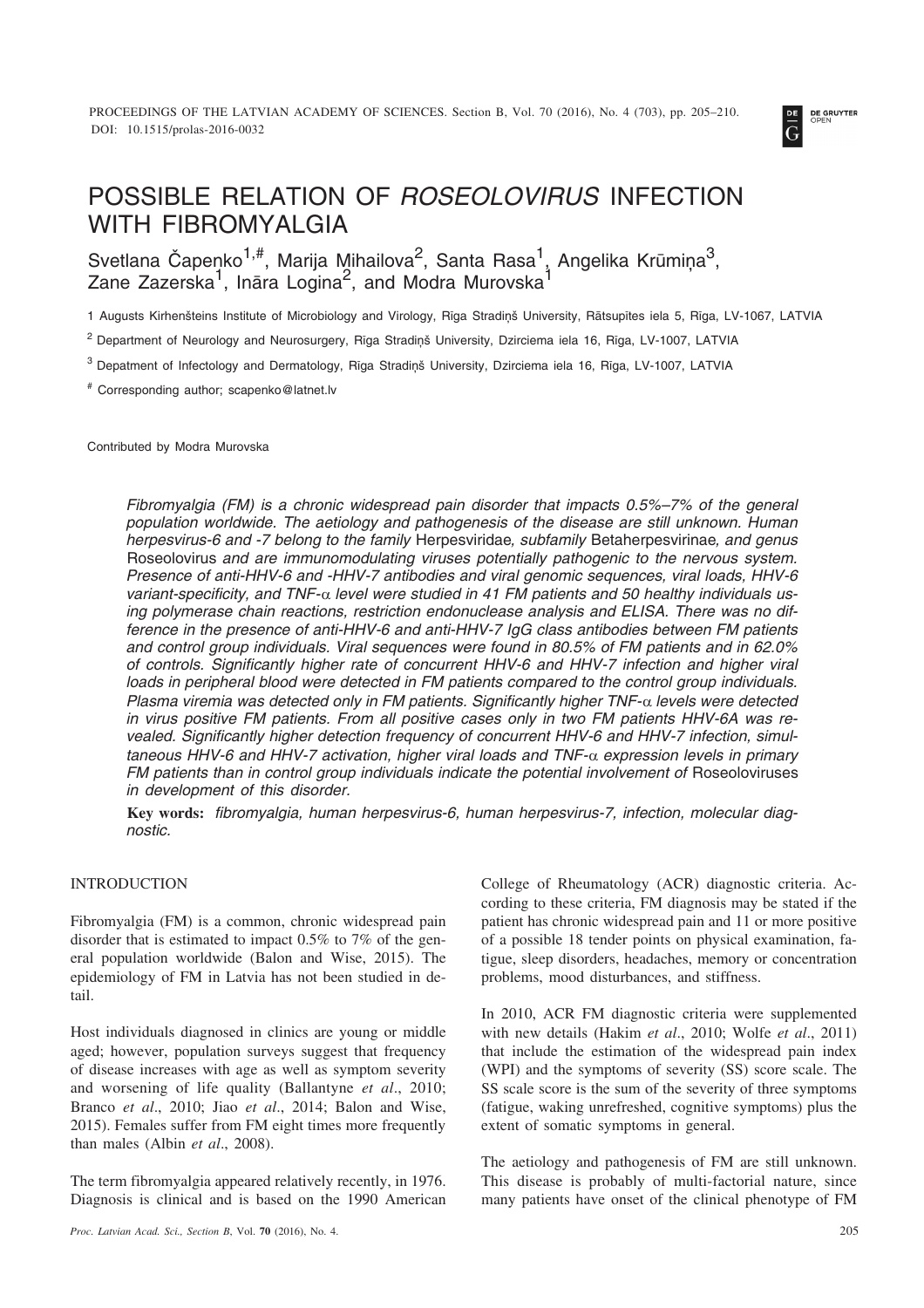following a specific trigger. There are many open questions with few or controversial answers. Such triggers can include various viral infections, such as hepatitis C (Kozanoglu *et al*., 2003; Mohammad *et al*., 2012; Rogal *et al*., 2015), parvovirus B19 (Cassisi *et al*., 2011), HIV (Kole *et al*., 2013; Wiffen *et al*., 2013; Fox and Walker-Bone, 2015), and Epstein-Barr virus (Buchwald *et al*., 1987). 55% of patients identify a "flu-like" or viral infection as a precursor to the onset of symptoms, but the role of viral infection in FM development has not been estimated.

One of the major theories is that cytokines may have a role in both the aetiology of the FM and in the intensity of core symptoms (Menzies and Lion, 2010). Goldberg (1989) suggests that the viruses might directly invade central nervous system or are capable of activating cytokines which may in turn cause severe myalgia, fatigue, and neurocognitive disturbances.

According to the current state of knowledge the origin of the pain in FM and variety of FM symptoms are triggered by peripheral as well as central mechanisms (Sprott, 2011; Clauw *et al*., 2011).

Up to date, there are no data on the role of HHV-6 and HHV-7 infection in the FM development. Human herpesvirus-6 (HHV-6) and -7 (HHV-7) belong to the *Herpesviridae* family*, Betaherpesvirinae* subfamily, *Roseolovirus* genus (Berneman *et al.,* 1992) and are ubiquitous (more than 90% of adults have antibodies to the viruses) immunomodulating, and potentially pathogenic to the nervous system. In 2012, the International Committee on Taxonomy of Viruses re-classified HHV-6 as separate viruses HHV-6A and HHV-6B based on biocharacteristics regarding cell tropism and pathological implications (Ablashi *et al*., 2014). After primary infection, the viruses establish a state of life-long subclinical persistence or latency in CNS (Yoshikawa and Asano, 2000) and can be reactivated in cases of immunosuppression. HHV-6A, HHV-6B and HHV-7 DNA are often found in brain tissue from healthy individuals (without pathological changes in the brain) (Chan *et al*., 2001; Yao *et al*., 2010).

HHV-6 infection has been associated with neurologic pathologies such as multiple sclerosis (Ablashi *et al*., 2000; Chapenko *et al*., 2003; Nora-Krukle *et al.,* 2011), which is associated with inflammation, mesial temporal lobe epilepsy in the absence of inflammation in brain tissue (Donati *et al*., 2003; Fotheringham *et al*., 2007; Niehusmann *et al*., 2010), myalgic encephalomyelitis/chronic fatigue syndrome (Ablashi *et al*., 2000; Chapenko *et al*., 2006; Bansal *et al*., 2012; Chapenko *et al*., 2012) and with different neurological complications after allogeneic hematopoietic stem cell transplantation (Bhanushali *et al*., 2013) and solid organ transplantations (Chapenko *et al*., 2009; Massih and Razonable, 2009). The association of HHV-7 infection with these disorders is not sufficiently studied.

HHV-6 and HHV-7 infection profoundly modifies the profile of cytokine and chemokine production, which in turn may significantly affect the generation and functionality of effective immune responses (Lusso *et al*., 2006). Lusso (2006) and Atedzoe *et al*. (1999) have shown that both of the viruses increase the production of inflammatory cytokines.

The aim of this study was to: 1) examine the presence of HHV-6 and/or HHV-7 genomic sequences in whole peripheral blood and cell free plasma DNA samples from patients with FM and practically healthy persons (control group); 2) determine HHV-6 variant-specificity in whole peripheral blood DNA; 3) compare HHV-6 and HHV-7 load in peripheral blood samples from the FM patients and control persons; 4) compare pro-inflammatory cytokine  $TNF-\alpha$  plasma level in patients with FM and control group individuals.

# MATERIALS AND METHODS

The study was performed during 2013–2015. Clinical and virological (including serology and molecular biology) features were examined in the 41 patients with clinical diagnose of primary FM and 50 practically healthy persons. The primary FM diagnosis was established by a neurologist or algologist in the out-patients' clinic of Pauls Stradinš Clinical University Hospital. None of the 41 patients with primary diagnosed FM were hospitalised in the Neurology and Neurosurgery Hospital. According to case and drug history, 10 of the 41 patients had not received prior medical treatment; none of the patients had received steroids or statins, but pain relief medication only.

Diagnosis was setup based on ACR 2010 diagnostic criteria for the FM (Widespread pain index (WPI) is equal or more than 7, symptom severity scale score (SS) — equal or more than 5, duration of symptoms at least three months, and the patients do not have a disorder that would otherwise explain the pain). In our FM patients group the mean WPI was 12.7  $± 3.24$  (minimal score 4 and maximal score 18), and mean SS scale score  $-8.1 \pm 1.4$  (minimal score 6 and maximal score 11). Mean duration of symptoms was  $7.9 \pm 6.2$  years. Exclusion criteria were previously known polyneuropathy, cervical radiculopathy clinical symptoms, diabetes mellitus, rheumatoid arthritis, liver diseases, myalgic encephalomyelitis/chronic fatigue syndrome, and myocardial infarction.

Of 41 individuals with FM, 40 were females and one was male (mean age 51, range: 24–71) and from 50 control group individuals, 40 were females and 10 were males (mean age 48, range: 35–78). Peripheral blood samples from the patients with FM were received from the Neurology and Neurosurgery Department, Rīga Stradiņš University.

The study was approved by the Ethics Committee of Rîga Stradinš University, and all of the participants gave informed consent before the examination.

**HHV-6 and HHV-7 serology.** Testing for antibodies against HHV-6 and HHV-7 in cell free blood plasma samples was carried out using HHV-6 IgG ELISA kits (Panbio,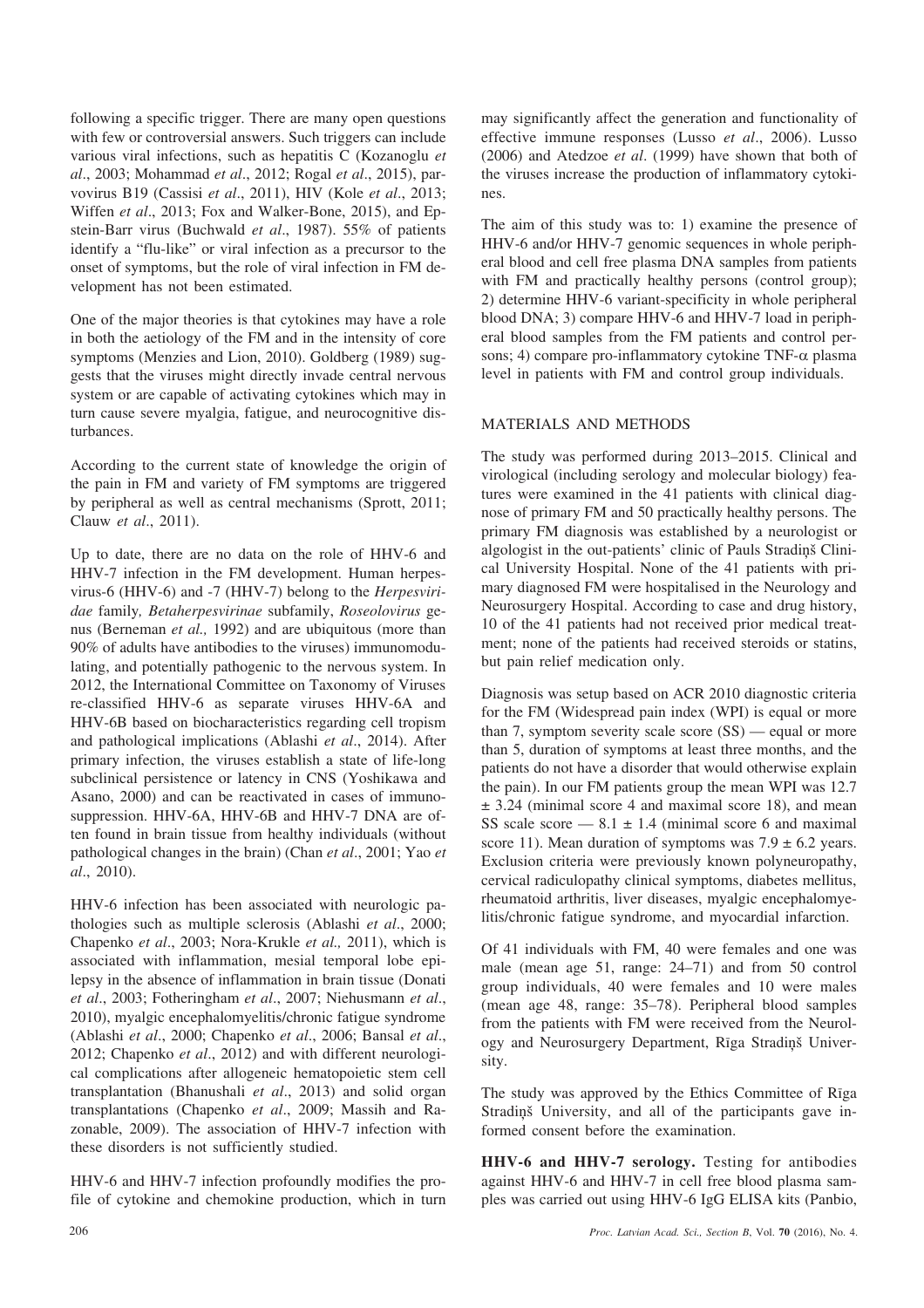Sinnamon Park, QLD, Australia) and HHV-7 IgG ELISA kits (ABI, Columbia MD, ASV) in accordance with the manufacturer's recommendations.

**Nested polymerase chain reaction (nPCR).** The technique of nPCR was used for the detection of viral genomic sequences in DNA isolated from whole peripheral blood (WPB) and cell free blood plasma. Total DNA was isolated from WPB using standard phenol-chloroform extraction. The QIAamp DNA Blood Mini Kit was used to extract DNA from plasma. To assure the quality of the DNA, a -globin PCR was performed. PCR amplification for the viruses was carried out in the presence of 1 µg WPB DNA and 10 µl plasma DNA (corresponding to 100 µl plasma). HHV-6 and HHV-7 DNA were detected in accordance with Secchiero *et al.* (1995) and Berneman *et al.* (1992), respectively. Positive controls (HHV-6 and HHV-7 genomic DNA; ABI, Columbia, MD, USA) and negative controls (DNA obtained from practically healthy HHV-6 and HHV-7 negative donors and reaction without template DNA), as well as water controls were included in each experiment.

**Restriction endonuclease analysis.** Restriction endonuclease analysis was carried out using enzyme *Hind*III (Thermo Scientific, USA) which cleaves HHV-6B 163bp amplimer into two fragments: 66 and 97 bp and does not cleave HHV-6A amplimer **(**Secchiero *et al*., 1995).

**Quantitative real-time polymerase chain reaction.** HHV-6 load was detected in all positive (according to nPCR data) for viral DNA WPB samples from the patients with FM and controls group individuals using a HHV-6 Real-TM Quant kit (Sacace, Biotechnologies, Italy) and Applied Biosystems 7500 Real-time PCR System (Applied Biosystems, USA), according to the manufacturer's recommendations. The test sensitivity corresponded to five copies of the HHV-6 DNA per  $10^5$  cells. HHV-7 load was detected in all positive (according to nPCR data) for viral DNA samples from the patients with FM and controls group individuals using Quantification of Human Herpes Virus 7 genomes Major Capsid Protein (U57) (PrimerDesign<sup>TM</sup> Ltd, genesig detection kits). The test sensitivity is not indicated.

Assay for cytokine determinations. A TNF- $\alpha$  ELISA kit (Biorbyt) was used for TNF- $\alpha$  detection in plasma samples from the FM patients with persistent infection in latent phase and active phase, and without viral infection. The sensitivity of the ELISA assay was  $< 1$  pg/ml. All samples were tested in duplicate.

**Statistical analysis.** Statistical differences in the detection frequency of HHV-6 and/or HHV-7 genomic sequences in the DNA samples from WPB of the individuals with FM as well as the control group persons were assessed with the Fisher's exact test. The plasma cytokine level (TNF- $\alpha$ ) was expressed as mean ± SD. SPSS software was used to assess the continuous variable values of cytokine level with a value of  $p < 0.05$  considered as significant.

# RESULTS

**Seroepidemiology.** Specific anti-HHV-6 IgG class antibodies were found in 85.4% (35/41) and specific anti-HHV-7 IgG class antibodies in 83.0% (34/44) of plasma samples from patients with FM. No difference in the prevalence of anti-HHV-6 and anti-HHV-7 IgG class antibodies between FM patients and control group individuals was detected  $(44/50, 88.0\%, p > 0.05)$ .

**HHV-6 and/or HHV-7 genomic sequences in patients with fibromyalgia.** *Roseolovirus* genomic sequences were detected in 80% (33/41) versus 62.0% (31/50) in control group individuals ( $p = 0.067$ ). The detection frequency of single HHV-6, single HHV-7 and concurrent HHV-6+ HHV-7 genomic sequences in the FM patients and control group individuals are summarized in Table 1.

Table 1

FREQUENCY OF HHV-6 AND HHV-7 GENOMIC SEQUENCES IN WHOLE PERIPHERAL BLOOD (WPB) AND CELL FREE PLASMA DNA FROM PATIENTS WITH FIBROMYALGIA (FM) AND CON-TROL GROUP INDIVIDUALS BY nPCR<sup>a</sup>

| Subjects | Viral genomic sequences |        |              |        |                           |        |
|----------|-------------------------|--------|--------------|--------|---------------------------|--------|
|          | single HHV-6            |        | single HHV-7 |        | concurrent<br>HHV-6+HHV-7 |        |
|          | WPB                     | plasma | <b>WPB</b>   | plasma | <b>WPB</b>                | plasma |
| FM       | 3/41                    | 2/3    | 15/41        | 2/15   | $15/41*$                  | 2/15   |
| Control  | 3/50                    | 0/3    | 26/50        | 0/26   | 2/50                      | 0/2    |

<sup>a</sup> nPCR, nested polymerase chain reaction

\* Significantly higher rate in FM patients versus control individuals (*p* < 0.001).

No difference in the frequency of single HHV-6 and single HHV-7 infection between FM patients and control group individuals was detected  $(p = 0.204)$ . However, a significantly higher detection rate of concurrent (HHV-6+HHV-7) infection markers was revealed in FM patients in comparison with control group individuals (15/41, 36.6% vs 2/50, 4.0%, respectively;  $p = 0.00008$ ).

Plasma viremia (marker of active viral infection) was revealed only in patients with FM (6/33, 18.2%). As shown in the Table 1, HHV-6 genomic sequence in plasma DNAs upon single HHV-6 persistent infection was detected in two of three patients, simultaneous activation of both viruses upon concurrent persistent infection in two of 15, and HHV-7 genomic sequences in two out of 15 FM patients with single HHV-7 persistent infection.

**HHV-6 and HHV-7 load in whole peripheral blood.** Mean HHV-6 and HHV-7 load levels were higher in FM patients compared to the healthy persons. The mean HHV-6 load in WPB of FM patients with persistent infection in latent phase was 752.47 [range: 195.5–1129.8] copies/10<sup>6</sup> cells, compared to 125.5 [range:  $52.5-192.5$ ] copies/10<sup>6</sup> cells in the control group samples. Mean HHV-7 load was 218.3 [range: 132.0–311.0] copies/10<sup>6</sup> cells in WPB of FM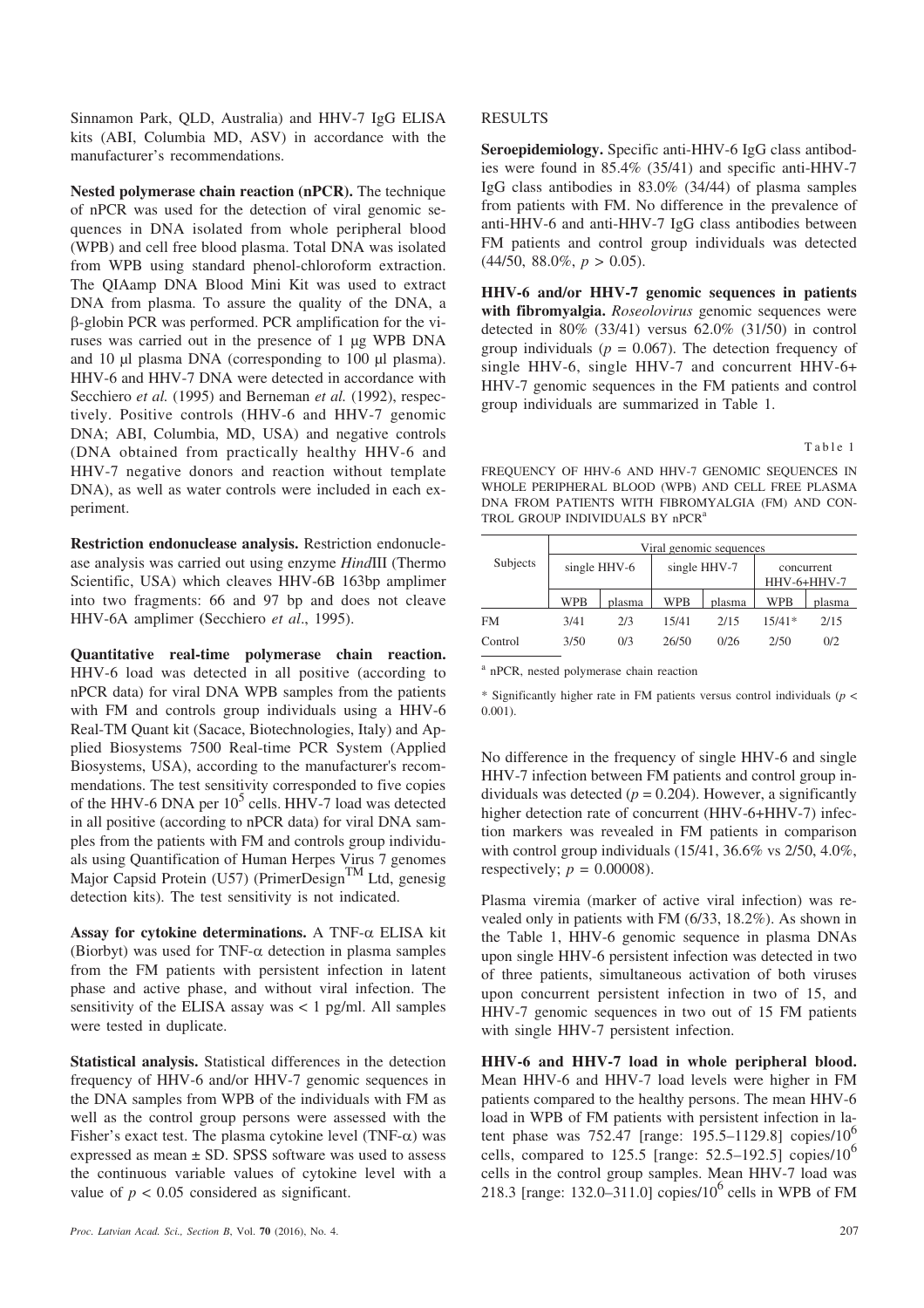patients with persistent infection in latent phase and 181.52 [range:  $86.63-281.37$ ] copies/10<sup>6</sup> cells in WPB of control group individuals. Higher mean HHV-6 and HHV-7 loads were detected in WPB of FM patients with plasma viremia (5511.6 [range: 1108–21200] and 744.25 [range: 602.0– 1058] copies/10<sup>6</sup> cells, respectively).

**TNF-** $\alpha$  **level.** To investigate the relationship between the reactivation of HHV-6 and/or HHV-7 and changes in plasma cytokine level, the level of pro-inflammatory cytokine TNF- $\alpha$  was measured in FM patients with persistent infection in latent phase (27/41), FM patients with active viral infection (6/41), and without viral infection (8/41). The TNF- $\alpha$  level was significantly higher in patients with active viral infection (39.33  $\pm$  35.50 pg/ml,  $p = 0.018$ ) and in those with persistent infection in latent phase (19.75  $\pm$ 8.84 pg/ml,  $p = 0.044$ ) than in the patients without viral infection  $(5.33 \pm 1.53 \text{ pg/ml})$ .

**Determination of HHV-6 variant-specificity.** HHV-6A was identified in two and HHV-6B in 16 of 18 FM patients positive for HHV-6 infection. HHV-6B was identified in all control individuals.

## DISCUSSION

Fibromyalgia (FM) is a chronic disorder that is part of a spectrum of syndromes manifested by diffuse musculoskeletal pain and additional somatic symptoms like fatigue, sleep, emotional disturbance, depression, cognitive symptoms, gastrointestinal symptoms, and headache. The disorder can have a devastating effect on peoples' lives and also imposes large economic burdens on society.

Although inflammatory, infectious, and autoimmune disorders have all been ascribed to be aetiological events in the development of FM, there is very little data to support such a thesis (Borchers and Gershwin, 2015).

At present, clinical diagnostic criteria for FM has been elaborated (Wolfe *et al*., 2010); however, the aetiology and pathophysiology of the disease remains unclear (Albin *et al*., 2008).

Up to date, no data exist on the role of HHV-6 and HHV-7 infection in FM development, although HHV-6 and HHV-7 are ubiquitous viruses with immunomodulating properties and are potential pathogens to the nervous system (Lusso, 2006).

We investigated the detection frequency of single HHV-6, single HHV-7 and concurrent HHV-6+HHV-7 genomic sequences in DNA samples isolated from WPB and cell-free blood plasma from patients with clinically diagnosed FM and control group subjects (Table 1). Although the results of our study show no difference in the detection frequency of single HHV-6 and single HHV-7 infection, the rate of concurrent HHV-6+HHV-7 infection is significantly higher in patients with FM than in healthy individuals  $(p =$ 

0.00008). Active viral infection (plasma viremia) was detected only in FM patients (18.2%).

Increase of mean HHV-6 and HHV-7 loads in WPB of FM patients with persistent infection in latent phase as well as with active infection, in comparison with control subjects, was found.

We found limited empirical evidence to support the association of increased pro-inflammatory cytokine levels with FM development (Menzies and Lyon, 2010). Our results showed that significantly higher TNF- $\alpha$  level occurred in FM patients with active viral infection as well as in patients with persistent infection in latent phase, in comparison with control group individuals. Taking into account the immunomodulating properties of these viruses, quantitative and qualitative changes on system levels of cytokines in the patients with FM cannot be excluded.

At present, the question of potential interaction between HHV-6 and HHV-7 in cases of concurrent infection is not clear. Significantly frequent detection of concurrent infection and simultaneous activation of both viruses only in FM patients allow to suggest the potential interaction between these viruses as well as in development of FM. Our results are in accordance with previous *in vitro* (Katsafanas *et al*., 1996; Tanaka-Taya *et al*., 2000) and *in vivo* (Boutolleau *et al*., 2003; Hall *et al*., 2006) studies.

More frequent detection of HHV-6B in FM patients and healthy individuals indicates that either HHV-6A occurs infrequently in these individuals or that there is a difference in HHV-6A and HHV-6B geographical distribution and the HHV-6B in our area is predominant (Boutolleau *et al*., 2006; Bates *et al*., 2009).

### **CONCLUSION**

Significantly higher detection frequency of concurrent HHV-6 and HHV-7 infection, simultaneous HHV-6 and HHV-7 activation, higher HHV-6 and HHV-7 load, as well as increased expression level of TNF- $\alpha$  in patients with FM, in comparison with control group individuals, indicate a potential association of roseolovirus infection with primary fibromyalgia

# *ACKNOWLEDGEMENTS*

*The work was supported by the project RSU ZP 13/2013: "Fibromyalgia and mialgic encephalomyelitis/chronic fatigue syndrome: relation with human herpesvirus (HHV-6A, HHV-6B, HHV-7) and parvovirus infection"*.

### **REFERENCES**

Ablashi, D. V., Eastman, H. B., Owen, C. B., Roman, M. M., Friedman, J., Zabriskie, J. B., Peterson, D. L., Pearson, G. R., Whitman, J. E. (2000). Frequent HHV-6 reactivation in multiple sclerosis (MS) and chronic fatigue syndrome (CFS) patients. *J. Clin. Virol*., **16** (3), 179–191.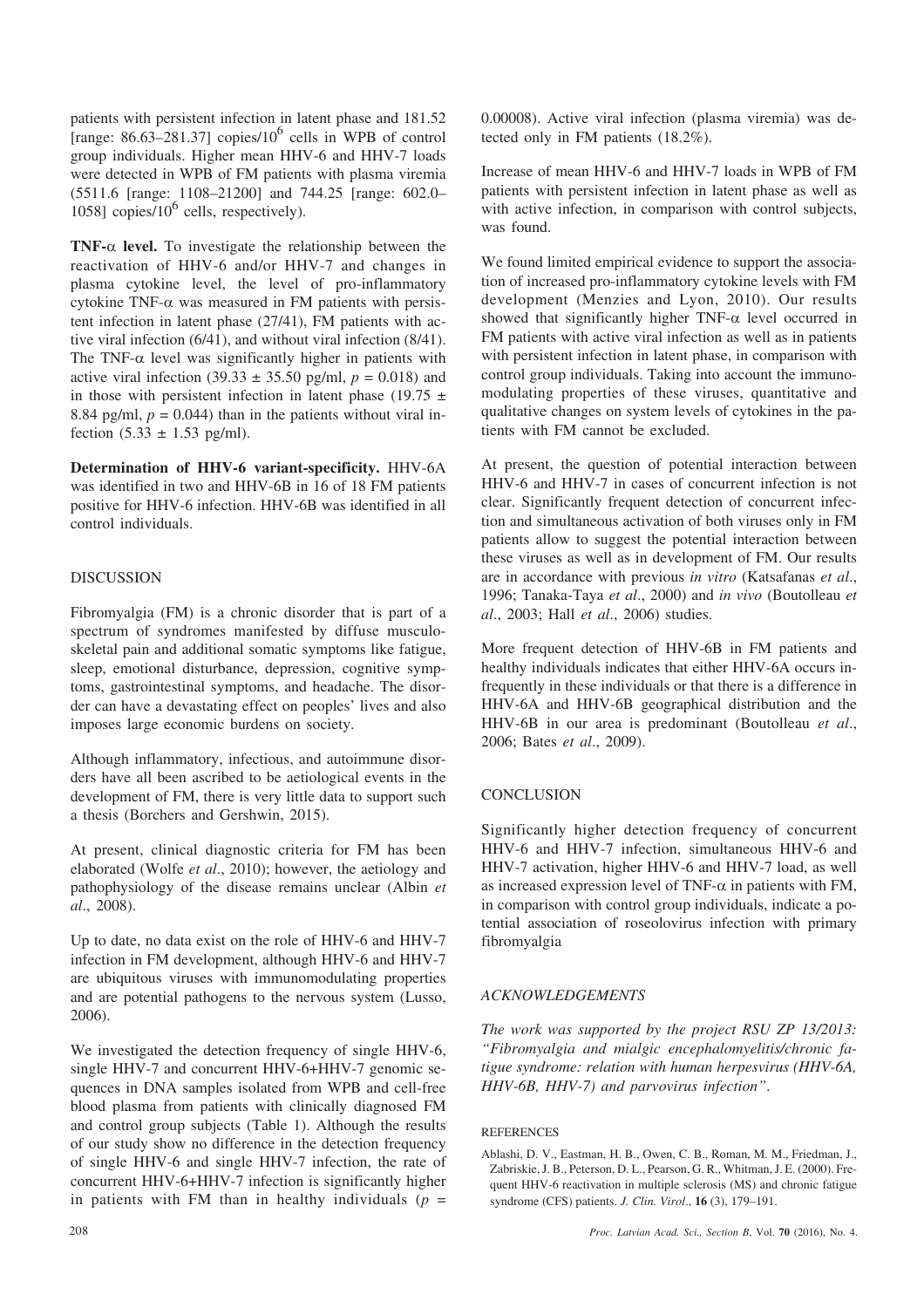- Ablashi, D., Agut, H., Alvarez-Lafuente, R., Clark, D. A., Dewhurst, S., DiLuca, D., Flamand, L., Frenkel, N., Gallo, R., Gompels, U. A., Höllsberg, P., Jacobson, S., Luppi, M., Lusso, P., Malnati, M., Medveczky, P., Mori, Y., Pellett, P. E., Pritchett, J. C., Yamanishi, K., Yoshikawa, T. (2014). Classification of HHV-6A and HHV-6B as distinct viruses. *Arch. Virol*., **159** (5), 863–870.
- Albin, J., Neumann, L., Buskila, D. (2008). Pathogenesis of fibromyalgia: A review. *Joint Bone Spine*, **75**, 273–279.
- Atedzoe, B. N., Menezes, J., D, Addario, M., Xu, J., Ongradi, J., Ahmad, A. (1999). Modulatory effects of HHV-7 on cytokine synthesis and cell proliferation in human peripheral blood mononuclear cell cultures*. J. Leukoc. Biol*., **66** (5), 822–828.
- Ballantyne, J. C., Cousins, M. J., Gimberardino, M. A., McGrath, P. A., Rajagopal, M. R., Smith, M. T., Sommer, C., Wittink, H. M. (2010). Fibromyalgia: A clinical update. *Pain. Clinical Updates,* **18** (4).
- Balon, R., Wise, T. N. (eds.) (2015). Clinical challenges in the biopsychosocial interface. Update on Psychosomatics for the 21st Century. *Adv. Psychosom. Med.,* **34**, 78–91.
- Bansal, A. S., Bradley, A. S., Bishop, K. N., Kiani-Alikhan, S., Ford, B. (2012). Chronic fatigue syndrome, the immune system and viral infection. *Brain Behav. Immun*., **26** (1), 24–31.
- Bates, M., Monze, M., Bima. H., Kapambw, M., Clark, D., Kasolo, F. C., Gompels, U. A. (2009). Predominant human herpesvirus 6 variant A infant infections in an HIV-1 endemic region of Sub-Saharan Africa. *J. Med Virol*., **81** (3), 779–789.
- Berneman, Z. N., Ablashi, D. V., Li, G., Eger-Fletcher, M., Reitz, M. S., Hung, C. L., Brus, I., Komaroff, A. L., Gallo, R. C. (1992). Human herpesvirus 7 is a T-lymphotropic virus and is related to, but significantly different from, human herpesvirus 6 and human cytomegalovirus. *Proc. Natl. Acad. Sci. USA*, **89** (21), 10552–10556.
- Bhanushali, M. J., Kranick, S. M., Freeman, A. F., Cuellar-Rodriguez, J. M., Battiwalla, M., Gea-Banacloche, J. C., Hickstein, D. D., Fahle, G., Nath, A. (2013). Human herpes 6 virus encephalitis complicating allogeneic hematopoietic stem cell transplantation. *Neurology*, **80** (16), 1494–1500.
- Borchers, A. T., Gershwin, M. E. (2015). Fibromyalgia: a critical and comprehensive review. *Clin. Rev. Allergy Immunol*., **49** (2), 100–151.
- Boutolleau, D., Duros, C., Bonnafous, P., Caiola, D., Karras, A., Castro, N. D., Ouachee, M., Narcy, P., Gueudin, M., Agut, H., Gautheret-Dejean (2006). Identification of human herpesvirus 6 variants A and B by primer-specific real-time PCR may help to revisit their respective role in pathology*. J. Clin. Virol*., **35** (5), 257–263.
- Boutolleau, D., Fernandez, C., Andre, E., Imbert-Marcille, B. M., Milpied N., Agut H, Gautheret-Dejean, A. (2003). Human herpesvirus (HHV)-6 and HHV-7: Two closely viruses with different infection profiles in stem cell transplantation recipients. *J. Infect. Dis*., **187** (2), 179–186.
- Branco, J. C., Bannwarth, B., Failde, I., Abello Carbonell, J., Blotman, F., Spaeth, M., Saraiva, F., Nacci, F., Thomas, E., Caubère, J. P., Le Lay, K., Taieb, C., Matucci-Cerinic, M. (2010). Prevalence of fibromyalgia: A survey in five European countries. *Semin. Arthritis Rheum*., **39** (6), 448–453.
- Buchwald, D., Goldenberg, D. L., Sullivan, J. L., Komaroff, A. L. (1987). The "chronic, active Epstein-Barr virus infection" syndrome and primary fibromyalgia. *Arthritis Rheum*., **30** (10), 1132–1136.
- Cassisi, G., Sarzi-Puttini, P., Cazzola, M. (2011). Chronic widespread pain and fibromyalgia: Could be some relationships with infections and vaccinations? *Clin. Exp. Rheumatol.*., **29** (6 Suppl. 69), 118–126.
- Chan, P. K., Ng, H. K., Hui, M., Cheng, A. F. (2001). Prevalence and distribution of human herpesvirus 6 variants A and B in adult human brain. *J. Med. Virol*., **64** (1), 42–46.
- Chapenko, S., Folkmane, I., Ziedina, I., Chistyakovs, M., Rozentals, R., Krumina, A., Murovska M. (2009). Association of HHV-6 and HHV-7 reactivation with the development of chronic allograft nephropathy. *J. Clin. Virol*., **46** (1), 29–32.
- Chapenko, S., Krumina, A., Logina, I., Rasa, S., Chistjakovs, M., Sultanova, A., Viksna, L., Murovska, M. (2012). Association of active human

herpesvirus-6, -7 and parvovirus B19 with clinical outcomes in patients with mialgic encephalomyelitis/chronic fatigue syndrome. *Adv. Virol*., 205085.

- Chapenko, S., Krumina, A., Kozireva, S., Nora, Z., Sultanova, A., Viksna, L., Murovska, M. (2006). Activation of human herpesvirus 6 and 7 in patients with chronic fatigue syndrome. *J. Clin. Virol*. (Suppl.1), 147–151.
- Chapenko, S., Millers, A., Nora, Z., Logina, I., Kukaine, R., Murovska, M. (2003). Correlation between HHV-6 reactivation and multiple sclerosis disease activity. *J. Med. Virol*., **69** (1), 111–117.
- Clauw, D. J., Arnold, L. M., McCarbero, B. H. (2011). The science of fibromyalgia. *Mayo Clin. Proc*., **86** (9), 907–911.
- Donati, D., Akhyani, N., Fogdell-Hahn, A., Cermelli, C., Cassiani-Ingoni, R., Vortmeyer, A., Heiss, J. D., Cogen, P., Gaillard, W. D., Sato, S., Theodore, W. H., Jacobson, S. (2003). Detection of HHV-6 in mesial lobe epilepsy surgical brain resections. *Neurology*, **61** (10), 1405–1411.
- Fotheringham, J., Donati, D., Akhyani, N., Fogdell-Hahn, A., Vortmeyer, A., Heiss, J. D., Williams, E., Weinstein, S., Bruce, D. A., Gaillard, W. D., Sato, S., Theodore, W. H., Jacobsons, S. (2007). Association of human herpesvirus-6B with mesial temporal lobe epilepsia. *PloS Med*., **4**, e180.
- Fox, C., Walker-Bone, K. (2015). Evolving spectrum of HIV-associated rheumatic syndromes. *Best Pract. Res. Clin. Rheumatol*., **29** (2), 244–258.
- Goldberg, D. L. (1989). Fibromyalgia and its relation to chronic fatigue syndrome, viral illness and immune abnormalities. *J. Rheum*., **16** (suppl 19), 91–93.
- Hakim A. J., Keer R., Grahame, R. W. (2010). *Hypermobility, Fibromyalgia and Chronic Pain.* Churchill Livingstone, Elsevier, London. 310 pp.
- Hall, C. B., Caserta, M. T., Schnabel, K. C., McDermott, M. P., Lofthus, G. K., Carnahan, J. A., Gilbert, L. M., Dewhurst, S. (2006). Characteristic and acquisition of human herpesvirus (HHV-7) infections in relation to infection with HHV-6. *J. Infect. Dis*., **193** (8), 1063–1069.
- Jiao, J., Vincent, A., Cha, S. S., Luedtke, C. A., Oh, T. H. (2014). Relation of age with symptom severity and quality of life in patients with fibromyalgia. *Mayo Clin. Proc.,* **8 (**2), 199–206.
- Katsafanas, G. S., Schirmer, E. C., Wyatt, L. S., Frenke, N. (1996). *In vitro* activation of human herpesvirus 6 and 7 from latency. *Proc. Natl. Acad. Sci USA*, **93** (18), 9788–9792.
- Kole, A. K., Roy, R., Kole, D. C. (2013). Musculoskeletal and rheumatologic disorders in HIV infection: Experience in tertiary referral center. *Indian. J. Sex Transm. Dis*., **34** (2), 107–112.
- Kozanoglu, E., Canataroglu, A., Abayli, B., Colakoglu, S., Goncu, K. (2003). Fibromyalgia syndrome in patients with hepatitis C infection. *Rheumatol. Int.,* **23** (5), 248–251.
- Lusso, P. (2006). HHV-6 and immune system: Mechanisms of immunomodulation and viral escape. *J. Clin. Virol*., **37** (Suppl 1), 4–10.
- Massih, R. C. A., Razonable, R. R. (2009). Human herpesvirus 6 infection after liver transplantation. *World J. Gastroenterol*., **15**, 2561–2569.
- Menzies, V., Lyon, D. (2010). Integrated review of the association of cytokines with fibromyalgia and fibromyalgia core symptoms. *Biol. Res. Nurs.,* **11** (4), 387–394.
- Mohammad, A., Carey, J. J., Storan, E., Scarry, M., Coughlan, R. J., Lee, J. M. (2012). Prevalence of fibromyalgia among patients with chronic hepatitis C infection: Relationship to viral characteristics and quality of life. *J. Clin. Gastroenterol*., **46** (5), 407–412.
- Niehusmann, P., Mittelstaedt, T., Bien, C. G., Drexler, J. F., Grote, A., Schoch, S., Becker, A. (2010). Presence of human herpes virus 6 DNA exclusively in temporal lobe epilepsy brain tissue of patients with history of encephalitis. *Epilepsia*, **51** (12), 2478–2483.
- Nora-Krukle, Z., Chapenko, S., Logina, I., Millers, A., Platkajis, A., Murovska, M. (2011). Human herpesvirus 6 and 7 reactivation and disease activity in multiple sclerosis. *Medicina* (Kaunas), **47**, 527–531.
- Rogal, S. S., Bielefeldt, K., Wasan, A. D., Szigethy, E., Lotrich, F., DiMartini, A. F. Fibromyalgia symptoms and cirrhosis. *Dig. Dis. Sci*., 2015, **60** (5), 1482–1489.